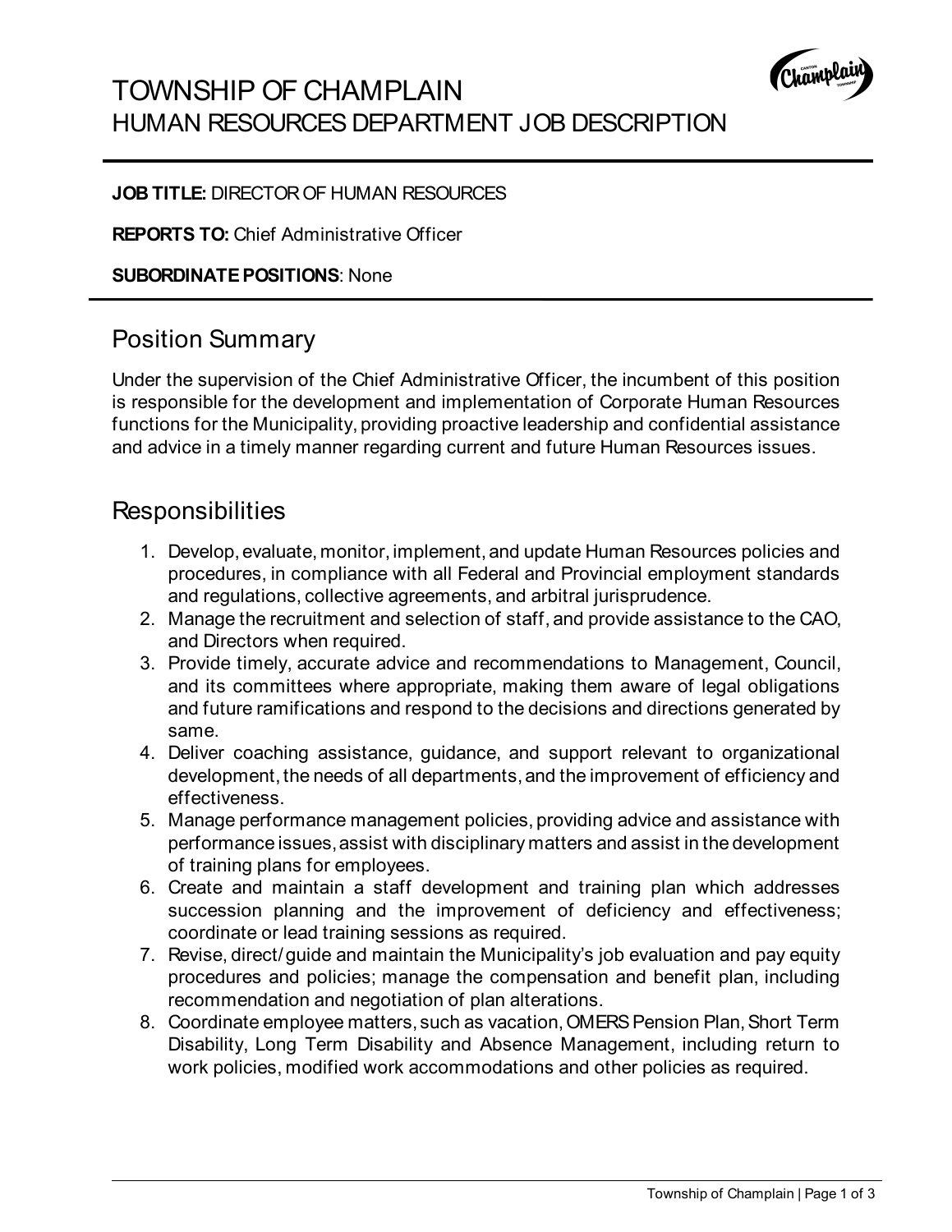

# TOWNSHIP OF CHAMPLAIN HUMAN RESOURCES DEPARTMENT JOB DESCRIPTION

- 9. Administer the Employment Contract/Agreements and new hire paperwork for new and transferring employees, initiate and circulate employee communications.
- 10.Administer the WSIB portfolio including injury intervention, prevention initiatives, accommodations and return to work policies.
- 11.Support the Joint Health and Safety Committee by attending health and safety meetings and assisting with the development and implementation of safe work policies and procedures.
- 12.Monitor all matters respecting Workplace Safety and Insurance Act, Employments Insurance, Human Rights, Employment Standards, and related labour legislation.
- 13.Act as Chief Negotiator and/or resource person in all negotiations of Volunteer Firefighters for the Municipality; provide advice regarding the administration of the collective agreement; participate in grievances as detailed in the Collective Agreements; assist with conflict resolution and mediation as required.
- 14.Provide advice and assistance in the investigation of issues such as: absenteeism, Workplace Harassment and Discrimination, the Human Rights Code, and Workplace Health and Safety.
- 15.Foster a positive employee relations environment and maintain a positive working relationship with Council, Municipal Staff, consultants, and the general public.
- 16.Prepare the annual estimates of expenditures for the operating of the human resources department for the budget process and manage expenditures within approved budgets.
- 17.Responsible for the control and maintenance of personnel files and records.
- 18.Ensure efficient and effective conventional and electronic record-keeping systems are in place for the department, and all required data, documents, reports, and correspondence are maintained in accordance with legislation and municipal policy.
- 19.Attend Council and Committee meetings and prepare reports as required.
- 20.Lead the Job Evaluation Committee meetings.
- 21.Other duties as assigned.

# Required Education, Experience and Skills

- University degree in Human Resource Management or related field from a recognized educational institution, or an equivalent combination of education and experience.
- Certified Human Resources Professional (CHRP) designation would be an asset.
- Considerable experience  $(5 7$  years) with human resources work with sound managerial experience preferably in a municipal environment.
- Must be fully bilingual (verbal and written) in both English and French.
- Extensive knowledge of pro-active HR philosophies, practices and processes of change management, recruitment and retention, job evaluation, compensation and